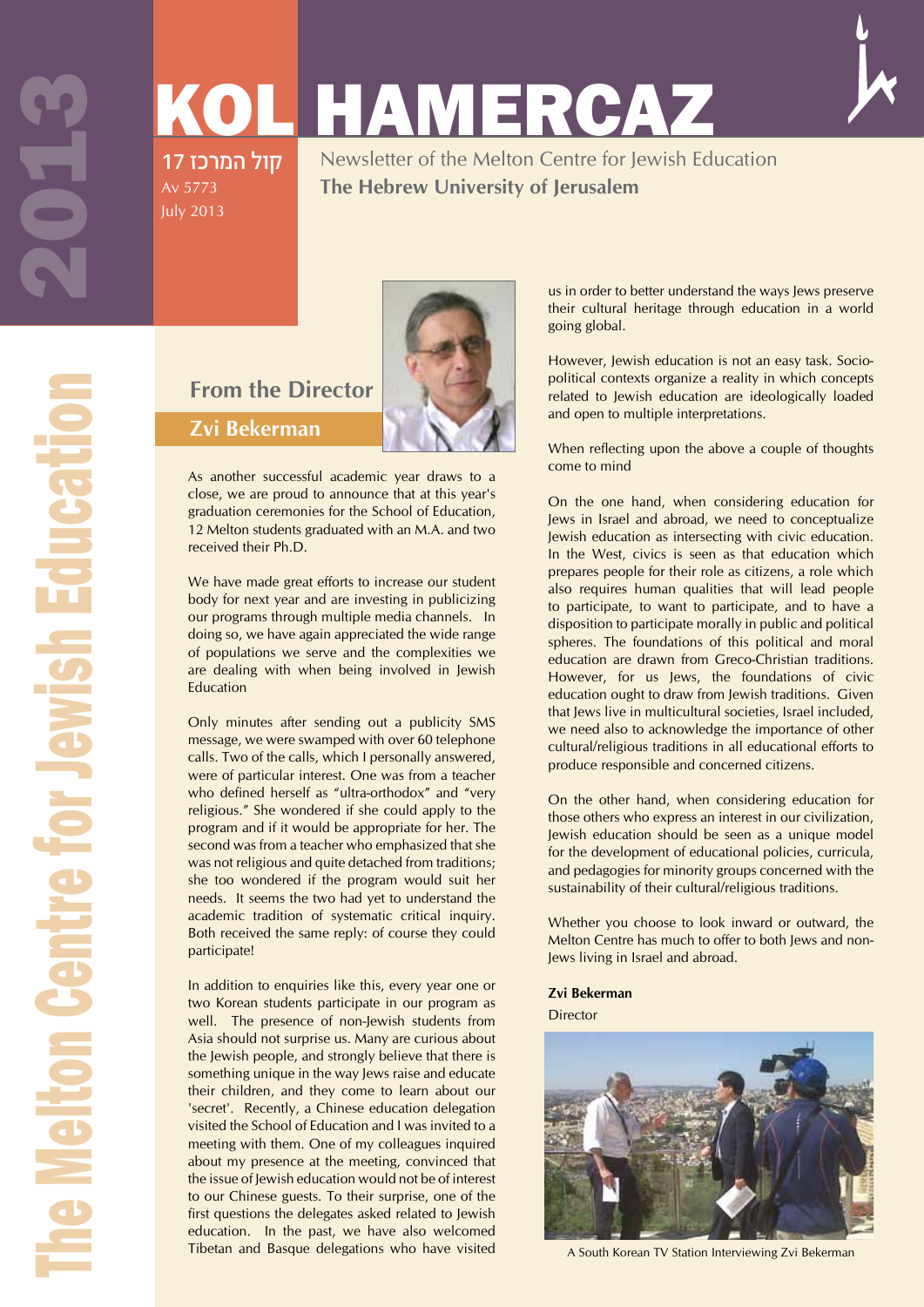### **Memorial to Prof. Michael Rosenak**

**Jonathan Cohen**

All of us at the Melton Centre were deeply saddened to hear of the passing of Prof. Michael Rosenak – the "éminence grise" of the Center, one of the founders and fathers of what I believe can be called the "Jerusalem School" of Jewish education. "Mike" - as we all called him, touched the hearts and minds of many students and colleagues during his long tenure at the University (from 1968, when the Center was founded, until 2000 – when he retired from formal teaching). His disciples can be found all over the Jewish world, in Israel and in the Diaspora, in both academic and educational circles – actively disseminating and exemplifying his ideas and concerns.

Prof. Rosenak, together with Prof. Seymour Fox and Prof. Barry Chazan, founded the field of Philosophy of Jewish Education as an academic discipline at the Melton Centre in the 70's and 80's. They insisted that Jewish educators must devote time, resources and sustained thought to clarifying **questions of principle** on fundamental issues – such as the nature of Judaism, the image of the educated Jew, the healthy Jewish community and the ends and means of teaching. The assumption was that by encouraging philosophical reflection and raising the level of discourse with regard to issues like these, the **effectiveness** of Jewish education as a practical activity would also be enhanced. I am grateful to have inherited this orientation from Mike, Seymour and Barry – and am privileged to carry it on in my own work.

When I first came to what was called the "Centre for Jewish Education in the Diaspora" as a student in 1969, I was introduced to "Mike" when I took his fascinating course called: "Israel: Society and Education." He immediately revealed himself to be a brilliant thinker and teacher, a rare human being who was profoundly committed to the Jewish tradition yet intellectually honest and incredibly open-minded. He was equally dedicated to what he would later call "authenticity" (representing the Jewish tradition as much as possible in its own terms, without the distortions that

often accompany popularization) and "relevance" (showing how the tradition, in and of itself, concerns itself with issues that are of abiding and contemporary concern).

Michael Rosenak was born in Bremen, Germany in 1932. His family moved to the United States in 1938, where he lived until he made Aliyah in 1957. His English speech and written prose were especially elegant and rich. His Hebrew was equally fluent and profound, although it was tinged with a slight German accent. While in America, he was active in a Religious-Socialist Zionist movement called HaShomer HaDati, and later served as educational director of the General Zionist movement known as Young Judaea. He majored in Sociology at Yeshiva University and obtained an MA in History from Columbia University. While at Yeshiva, he edited the student paper, called Commentator. After his Aliyah to Israel, he taught history at Yavneh High School and at Midrashiat Noam. For a number of years, he also edited the English section of their educational publication – called Niv HaMidrashia. In 1958 he married Geula Goldrei, a second cousin, also of German-Jewish stock, who was, throughout his rich and eventful life, always his beloved partner and best friend.

In 1962, the couple moved to Jerusalem where Mike began teaching at the Machon LeMadrichei Chutz La'Aretz of the Youth and HeChalutz Dept. He eventually became educational director of the Machon, and Geula served as head librarian at their campus at Kiryat Moriah for many years. In 1968, Mike began teaching at the newly-founded Mercaz and by 1976 he had completed his doctorate on the implications of the theologies of Emil Fackenheim and Joseph B. Soloveitchik for Jewish education. From 1978 he took a term as Director of the Melton Centre, lending it new status and gravitas.

During all the years he taught and wrote at the University, he continued to take an active part in many important and groundbreaking Jewish educational projects. He taught and later served on the board of Pardes, a pluralistic co-ed



Institute for Jewish Studies that was first launched by the Youth and HeChalutz Dept. He was one of the founders and mainstays of the prestigious Jerusalem Fellows Program for Jewish Educational Leadership in the Diaspora, laying the groundwork of this highly influential program (it ran for almost 30 years) together with Seymour Fox, Mordechai Nisan, Nathan Rotenstreich, Walter Ackerman, Janet Aviad and others. The program was launched by the WZO and Bank Leumi, and was then "adopted" by the Mandel Leadership Institute and funded by the Mandel Foundation.

While at the University and afterward, Mike contributed many articles to **Studies in Jewish Education**, an academic series initiated and edited by members of the Melton Centre faculty. To help set this series in motion, he contributed a seminal article to its first volume in 1983 and edited its second volume in 1984. Upon his retirement in 2000, I had the privilege of editing a special issue in his honor, called **In Search of a Jewish Paideia** (a term Mike adopted from Werner Jaeger, used to denote the vision of the educated person typical of a particular culture). On the occasion of his  $70<sup>th</sup>$  birthday, work was begun on a 2-volume Jubilee edition, eventually published in 2005 under the title **Languages and Literatures in Jewish Education** (terms Mike adopted from Michael Oakeshott, denoting both the foundational and creative elements of a culture).

Prof. Rosenak's most impressive list of publications led to his promotion to full professor at the Hebrew University in 1997. Among his books, **Teaching Jewish Values: a Conceptual Guide** (1986) served as a companion volume to the Jewish Values Curriculum, a wideranging educational project founded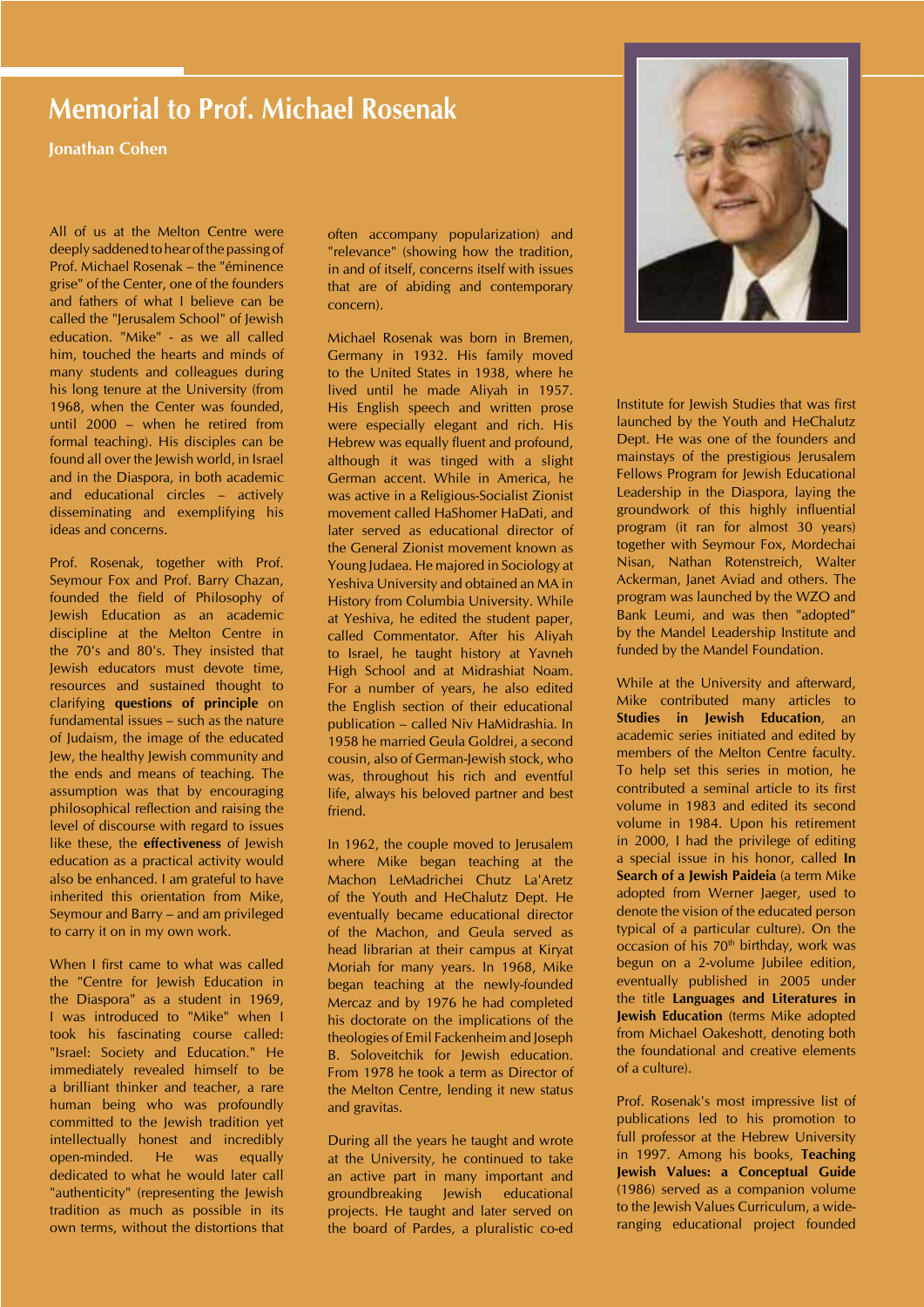and led by Mike. The book - and the project - articulated a new way of conceptualizing Jewish sources as settings for the enactment of value-conflicts. **Commandments and Concerns** (1987) dealt with the fundamental issues attendant on the attempt to re-constitute Jewish religious education in a secular age. In **Roads to the Palace** (1995) he wrestled, among other things, with the problem of re-casting the Jewish educational ideal of "Yir'at Shamayim" (the fear of heaven) in a secular setting. **Tree of Life, Tree of Knowledge: Conversations with the Torah** (2001) represents an attempt to read the "portion of the week" from the Torah from the perspective of Jewish educational thought. In his Hebrew book **Tzarich Iyyun (On Second Thought)** (2003) the chapters focus on some of the central themes of Mike's oeuvre, such as the problem of indoctrination, autonomy in education, values in education, the teaching of the Holocaust – and others. His most recent book, published only a few months before his death, called **Covenant and Community** (2013) bears witness to the intensity and vitality with which he pursued the philosophy of Jewish education throughout his life.

Prof. Michael Rosenak was, for many of us, a mentor and role model. We would measure ourselves against his example (always coming up short). He represented the Melton Centre's ideal image of itself – as a Center for creative thought, wide-ranging research and inspired teaching – dedicated to the enhancement of Jewish education in the contemporary age. His personal warmth, his unusual blend of loyalty and openness, his inexhaustible humor and his overall "menschlichkeit" – will be sorely missed among us. Let us rededicate ourselves to the perpetuation of his example and the realization of his vision. May his memory be blessed.



### **Centre Hosts Distinguished German Scholars**

In April, the Melton Centre hosted two distinguished scholars from Germany, **Prof. Dr. Ilinca Tanaseanu-Doebler** (Georg-August Universität, Göttingen), and her husband **Dr. Marvin Doebler** (University of Bremen).

Dr. Doebler led a fascinating workshop at the Melton Centre on "Conceptualizing Religious Education". A lively discussion with the faculty ensued. The next day, Prof. Dr. Tanaseanu-Doebler delivered a masterful and stimulating lecture at a joint seminar of The Department of Classics and the Melton Centre

for Jewish Education on "Proklos' Elementatio Theologica: A Late Antique Handbook for Teaching Theology".

The Doeblers and our own **Prof. Marc Hirshman** are working on a new grant proposal after receiving an enthusiastic response to their previous collaboration, "Education and Religion in Late Antiquity".



### **Foundation Stone Laid for Interactive Museum of Jewish History in Chile**

On 28 May, 2013 a special ceremony was held in Santiago de Chile to lay the foundation stone for the new **Interactive Museum of Jewish History in memory of Jaime Pollak**, which will open later this year. Among the important dignitaries attending were Israel's ambassador to Chile, the President of the Jewish Community, community rabbis and The Hebrew University's representative in Chile.

This museum is the brainchild of the **Pollak Family**,

who were seeking a fitting way to honor the memory of **Jaime Pollak Ganz** (z"l) as well as to honor his widow, **Yoná Ben-David (Davidovits) Kain Pollak**. To realize the idea of a museum, they approached the Department of External Relations at Hebrew University, which referred them to the Melton Centre for Jewish Education. The Melton Centre agreed to lead the academic work on the project.

This exciting project integrates knowledge and academic expertise with an educational service to the Jewish world. It also provides a promising opportunity for research in the field of museum education as well as for research into aspects of identity, education, and perceptions of Judaism among Jewish and non-Jewish school children in Chile.

An academic committee was established, chaired by **Prof. Gabriel Horenczyk**. Its members include **Dr. Dan Porat, Dr. Adolfo Roitman, Dr. Marc Silverman**, and **Dr. Marcelo Dorfsman**, who heads the project on behalf of the Melton Centre. The Museum is fortunate to have received academic input from a number of senior faculty members of the Hebrew University and of Yad Vashem: **Prof. Gideon Shimoni, Prof. Isaiah Gafni, Prof. Dalia Ofer, Prof. Mario Sznajder, Dr. Nili Wazana, Dr. Aliza Moreno, Dr. Michael Gillis, Dr. Howard Deitcher, Dr. Yossi Goldstein, Dr. Geoffrey Herman** and **Dr**. **Avraham Milgram**.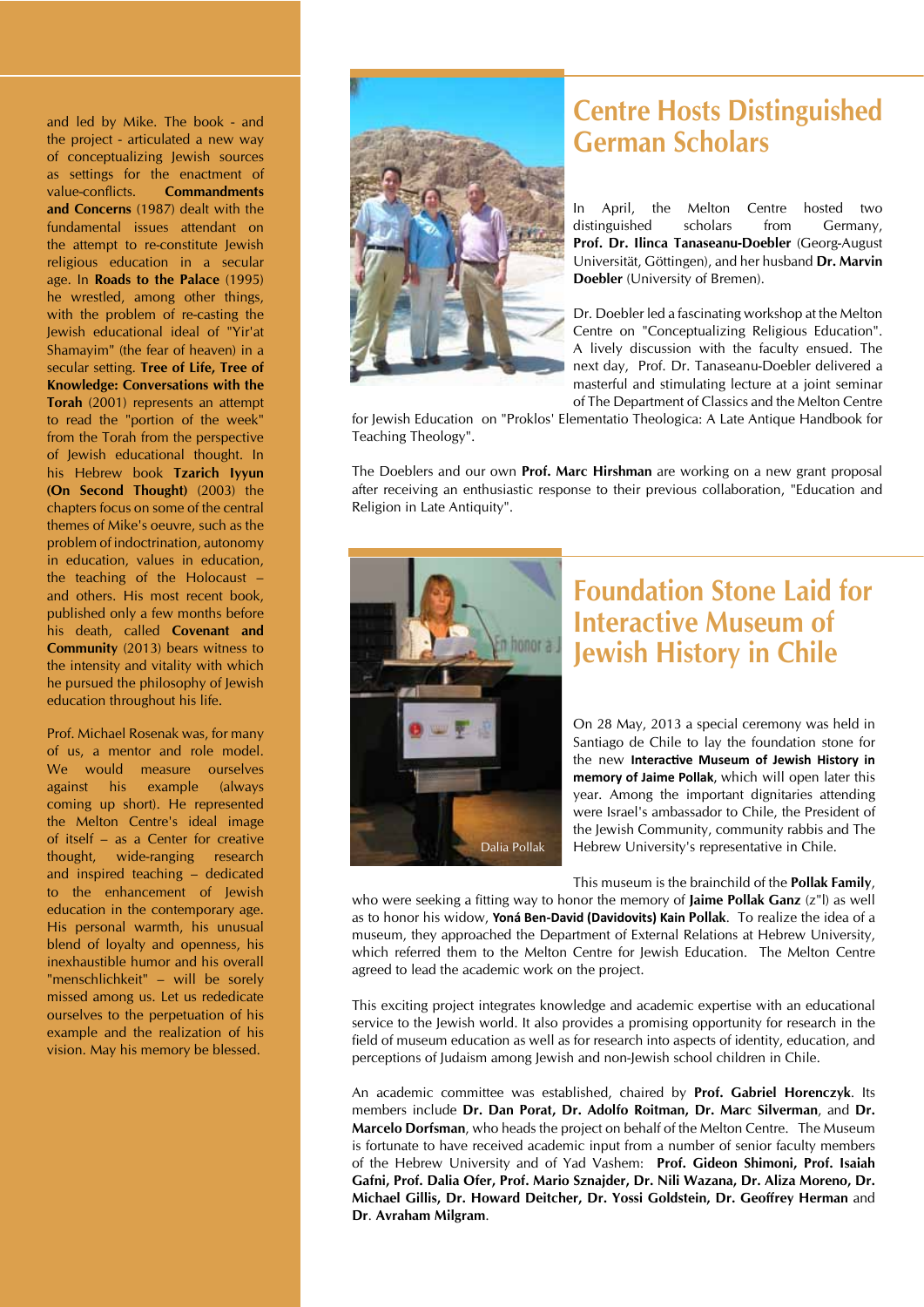### **Meet a Melton Student: Jiyong Kim-Yoon**

Towards the end of her first year at the Melton Centre, I sat down with **Jiyong Kim-Yoon**, a South Korean student in our M.A. program, to discuss her experiences both in Israel and at the Hebrew University, and to hear a different perspective on Israeli education, the aura around it in the Far East in general, and the admiration it receives in Korea, as well as to look at the world of Jewish Education through her eyes.

Jiyong came to Israel for her husband to further his studies in archeology. When her husband decided to continue on to a Ph.D. at Tel Aviv University, Jiyong, after much deliberation, decided to return to studying. She has a first degree in English Literature from the Yonsei University and is now half way to completing her M.A. in Jewish Education, an unusual choice for Koreans.

During their first years in Israel, besides for ulpan classes, Jiyong was a stay-at-home mom. This was a conscious decision as she felt she needed to give her two children, **Dongwoo** (15) and **Daneem** (11), what they could not receive in an Israeli school. She needed to be the Korean and Christian influence in their lives. This is a decision she does not regret. She too was raised as a Korean living in the 'diaspora', and knows about the daily struggle to preserve one's Korean identity, yet be part of the society in which one lives.

However, being a stay-at-home mom meant helping with homework and this is what ignited her interest in Israeli education, in particular school curricula. All her life she was aware of the huge interest around the success of Israel. It wasn't something she quite understood, it was very abstract, but it was always there: What was the 'secret' behind Israeli education? She knew what she was looking for - a comprehensive program which would give her an in-depth understanding of Jewish education. When she found the M.A. program at Melton she knew this was the program for her: a wide range of elective courses and students from all fields and different backgrounds, so she knew she could find her place at Melton. After two years, she knows her choice was correct.

#### **How did her fellow students welcome her?**

The Melton Centre has over the years welcomed students from all around the world. Jiyong feels very comfortable among her fellow students. Language might prevent her at times from contributing to the conversation, as does her lack of background in Jewish Education, but the lecturers and fellow students are very open, respectful and sensitive. "This has been an experience of a lifetime, the opportunity to meet people from all streams of Jewish life and different educational settings." After all, where else would she have the opportunity to meet a Chabad educator alongside a professed non-observant Israeli teacher? This learning from experience could never be matched by books.

#### **What is unique about the Melton Centre?**

Jiyong is envious that there is a Melton Centre at all. This is an exceptional academic institute, where studies cover all aspects of Jewish Education, sociology, psychology, philosophy, innovation, Bible, and more. Jiyong's dream is to establish such a center in Korea for Korean educators from both Korea and abroad to come and study Korean education and culture, to initiate educational projects for Koreans both in and beyond the borders of the country, and to strengthen Korean identity.

#### **What does she take from the classroom?**

Firstly, Jiyong is impressed with the level of the classes. "The lecturers are outstanding and the classes are captivating. The discussions are thought provoking and often carry on well into the break."

Jiyong's thinking is oriented to Christian and Korean life. That's the basis from which she starts, but her studies at Melton have opened up a whole new world. The class in Talmud has helped her to better understand Jewish culture and given her a better understanding of Jewish interpretation of the Bible. She is able to see different points of view and even criticisms of Christianity don't bother her as she has learnt to understand the point that is being made.

"I am honored to be a part of the discussions and to hear my fellow students discuss their Jewish education; I have gained insight into a unique world."

#### **What does Jiyong plan to do with her Jewish Education?**

"Throughout my studies, in every class, Korean education is always on my mind. How can I adapt what I am learning? What can I take back with me?" There is so much in common between Jewish and Korean cultures: the importance of education, family, and community. Looking outside in one sees aspects that one could not necessarily see from within. And of course there is no specific secret to the success. Jiyong believes it's all rooted in a strong Jewish identity and the constant struggle to preserve this identity and Jewish heritage… and of course the informality of this society, where everyone feels free to do and say as they please, leading to fruitful discussions and endless creativity.

Jiyong has another year to go before graduating. Once she and her husband complete their studies, the family will return home. Jiyong will take back with her a newly discovered 'secret' for Korean education: Koreans should value their unique heritage and be open to criticism as long as it is for the good of Korean education.

We look forward to hearing about Jiyong's educational activities in Korea on her return.